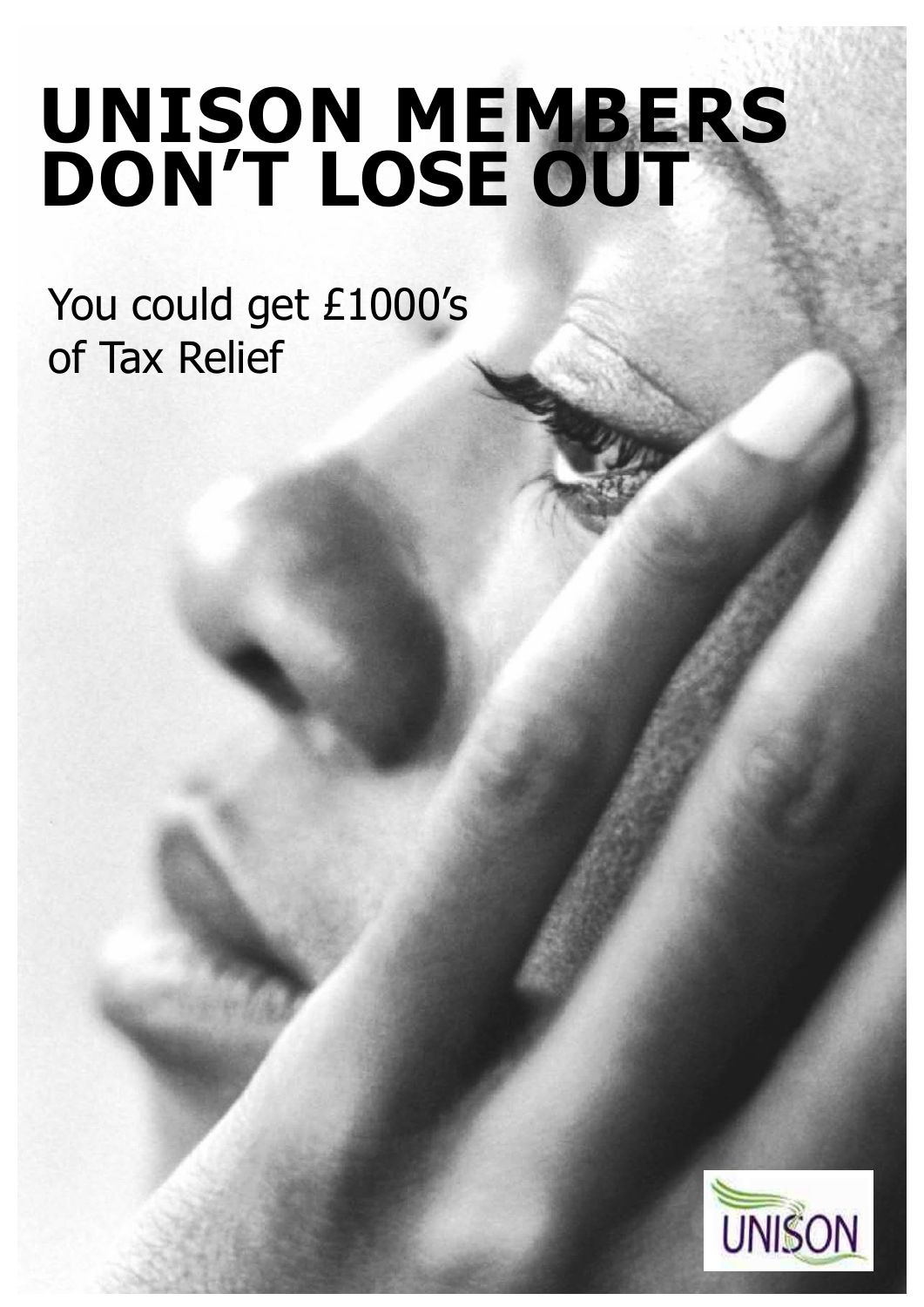Did you know that following an agreement between UNISON and the Inland Revenue, you may be able to claim tax relief for cleaning your uniform? To help find out if you can claim and how to do it, UNISON has prepared a claim form as part of this leaflet, so read on—and don't lose out!

#### **WHAT TAX RELIEF IS AVAILABLE?**

#### **Laundry**

You can get tax relief for the cost of laundering your uniform, but only where you have to meet the costs out of your own pocket. You cannot claim if your employer takes care of the cleaning or provides cleaning tokens or free cleaning facilities for you to use.

Nor can you claim uniform laundry costs if you do not have to wear a uniform to do your job. There is no tax relief for the costs of cleaning ordinary clothes.

#### Annual Tax Relief (£'s) under HMRC EIM32712

|                     | 2008/09 and            |                    |  |
|---------------------|------------------------|--------------------|--|
|                     | <b>Following Years</b> | <b>Prior Years</b> |  |
| Lab Staff           | 60                     | 45                 |  |
| Maintenance Workers | 60                     | 45                 |  |
| Catering Staff      | 60                     | 45                 |  |
| Cleaning Staff      | 60                     | 45                 |  |
| Support Staff       | 60                     | 45                 |  |
|                     |                        |                    |  |

#### **HOW MUCH CAN I CLAIM?**

You can claim the full amount for this year and for every year that you have not claimed for the previous 6 years.

#### **HOW DO I CLAIM?**

If you are satisfied that you are entitled to claim tax relief for any of the above, use the form provided in this leaflet. Alternatively you can photocopy it and use that. The Inland Revenue will accept either, provided, of course, that it has been properly completed.

You can use one form to claim for all years for which you are entitled to relief. But you can only claim for those years where all the conditions set out in the form are satisfied. And please note that you should not claim for any years for which you have already received tax relief.

#### **WHERE IS MY NATIONAL INSURANCE NUMBER?**

It is very important that you put your National Insurance number on your form. It looks similar to this: TN 11 10 53 F

You can find it on: form P60 – the form you were given in April which tells you your total income for the year., any letter from the Tax Office, your payslip or any letter from the Department of Social Security.

#### **WHERE DO I SEND THE CLAIM FORM?**

When you have completed and signed the form, send it to your Tax Office. The address will be shown on any letter from them, for example a letter telling you about your PAYE tax code. If you cannot find the address of your Tax Office, your employer's payroll department will be able to tell you.

#### **HOW DOES THIS WORK?**

Your tax code will be changed. So the tax taken this year will be changed by the new allowance (including backdated elements). Thereafter for future years, it will be given automatically through the tax code. But please remember that you must tell your Tax Office if your circumstances change so that you no longer have to meet the cost of laundering your uniforms.

#### **HOW LONG DOES IT TAKE?**

The Inland Revenue will deal with your claim as quickly as possible and hope to have the bulk of claims settled within two months. Claims will be dealt with in the order in which they are received. It will help other claimants if you can, within reason, leave matters in the hands of the Tax Office and resist the temptation to phone or write to check on the progress of your claim.